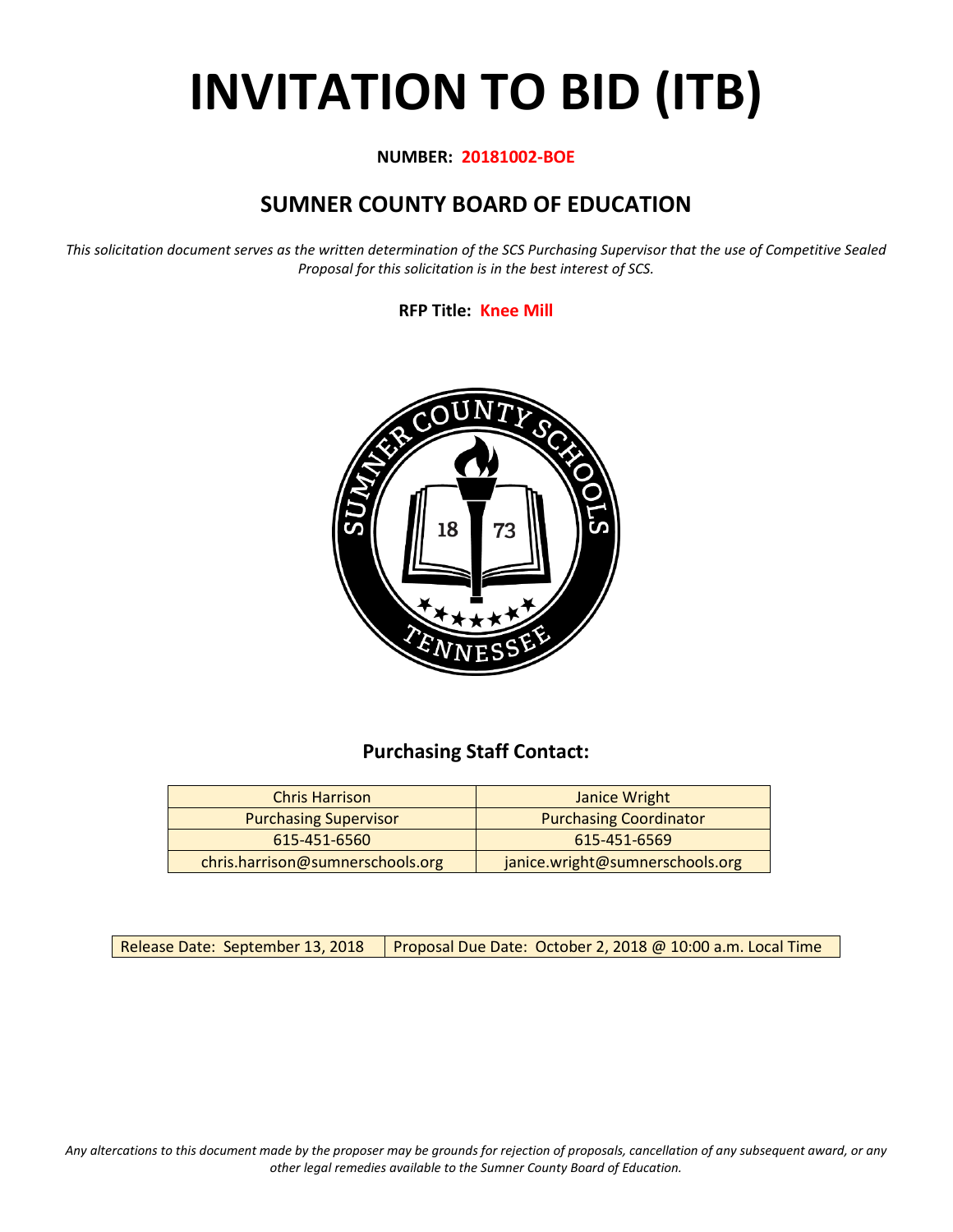## **NOTICE TO PROPOSERS**

There may be one or more amendments to this ITB. In order to receive communication for any such amendments issued specifically to this ITB, the proposer must provide the information requested below to the Sumner County Board of Education (SCS) Purchasing Department. The information may be sent by email to: Chris Harrison, Purchasing Supervisor, chris.harrison@sumnerschools.org. SCS will send amendments only to those proposers which complete and return this information in a timely manner.

| <b>ITB Number:</b>      | 20181002-BOE Knee Mill |
|-------------------------|------------------------|
| Company Name:           |                        |
| <b>Mailing Address:</b> |                        |
|                         |                        |
|                         |                        |
| Phone Number:           |                        |
| <b>Contact Person:</b>  |                        |
|                         |                        |
| <b>Email Address:</b>   |                        |
|                         |                        |
| <b>Printed Name:</b>    |                        |
| Date:                   |                        |

Emailed amendments will be sent in a Microsoft Word (Office for Windows) or Portable Document Format (pdf) format. Any alterations to the document made by the proposer may be grounds for rejection of proposal, cancellation of any subsequent award or any other legal remedies available to SCS.

Amendments will also be posted on the SCS website **https://sumnerschools.org/index.php/current-bids-and-rfps** and attached to the solicitation listing as a PDF or WORD file. Check the particular solicitation on the Current Bids and RFPs webpage for any posted amendments.

By completing and returning this form, the Proposer has expressed its intent to provide a proposal for **20181002-BOE Knee Mill.**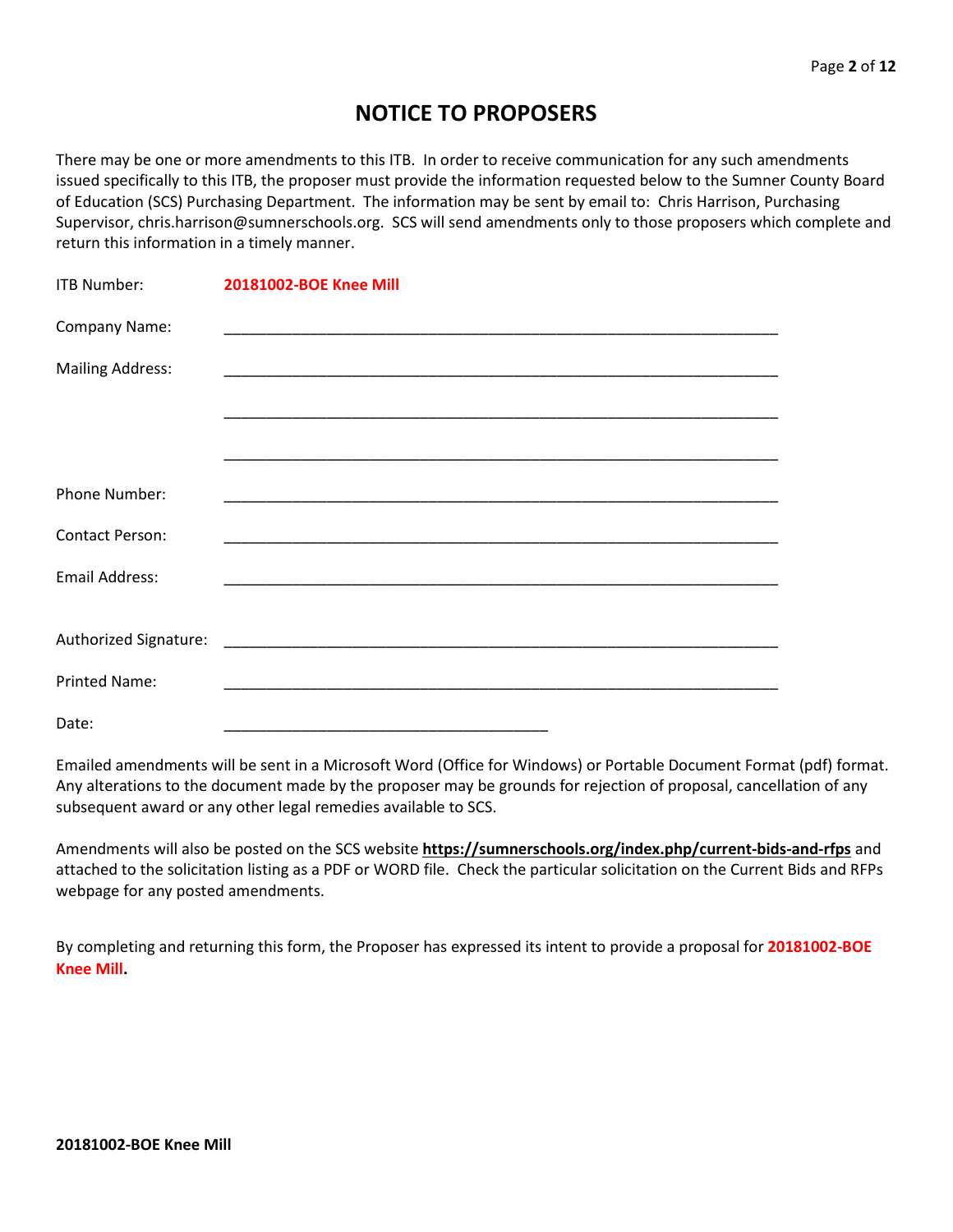## **TABLE OF CONTENTS**

- 1. Specification
- 2. Source Selection and Contract Award
- 3. Schedule of Events
- 4. Delivery of Proposals
- 5. Protests
- 6. New Vendors
- 7. Attachments
	- A. Bid Form/Certification
	- B. IRS Form W9
	- C. Attestation Re Personnel
	- D. Standard Terms and Conditions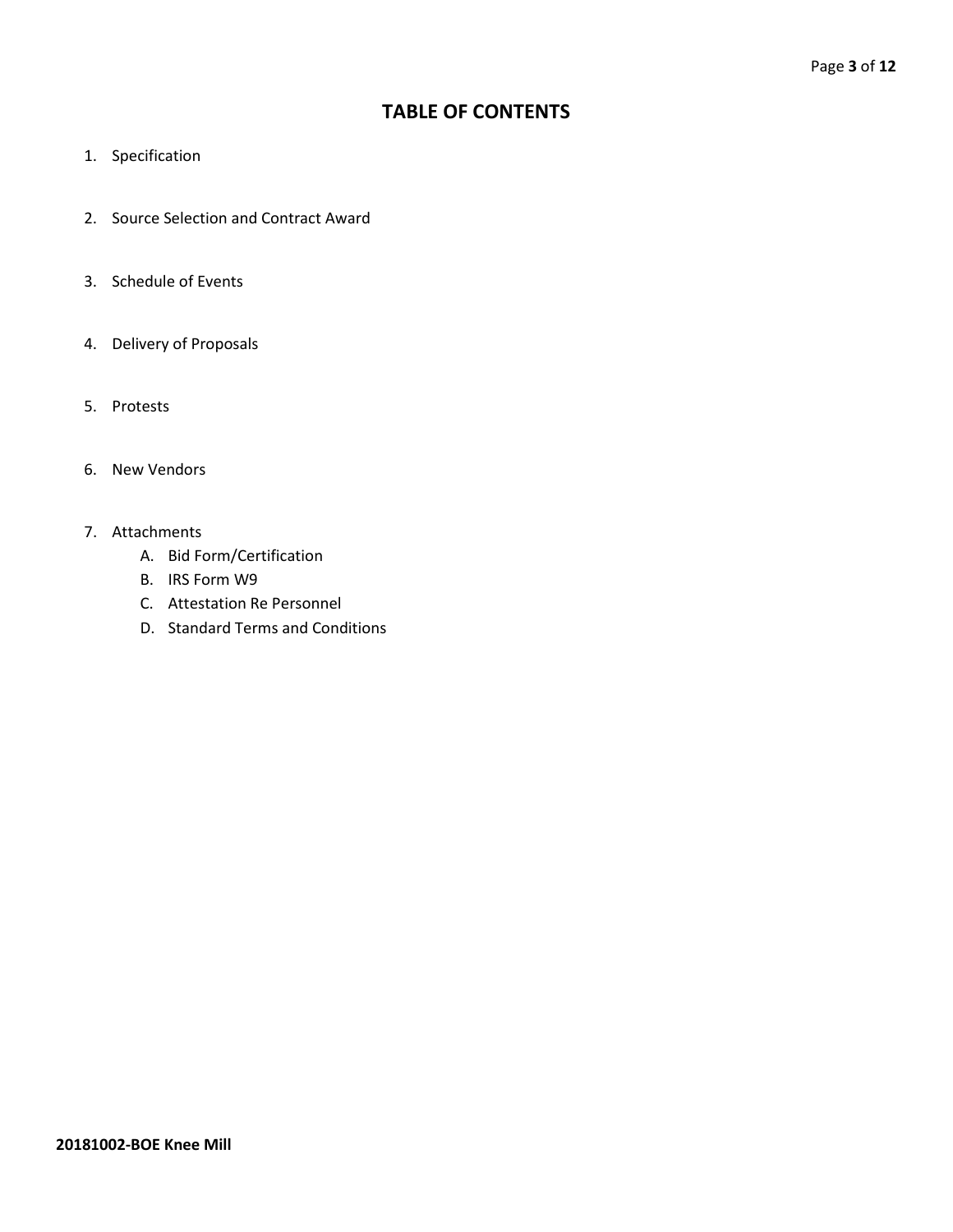1. Specification

SCS is soliciting this ITB for the purchase of a new knee mill. No used equipment will be accepted. The following brand/model has been selected to establish a level of quality, engineering and performance. SCS shall accept responses for equivalent products.

#### **Bridgeport Series I Knee Mill**

- Electrical: 208v, 1 phase
- **INCLUDE: 2-Axis Digital Readout [factory installed]**

#### **DELIVERY / SETUP**

- The awarded bidder is responsible for delivery to Gallatin High.
- The awarded bidder is responsible for unloading, uncrating and setting the unit inside the building in its' place. NO equipment will be provided by SCS.
- SCS is responsible for electrical connection and startup.

| Attn: Mike Madison, CTE<br>700 Dan P. Herron Drive<br>Gallatin, TN 37066 |
|--------------------------------------------------------------------------|
|                                                                          |

#### **Warranty**

- One-year warranty including all parts, labor and travel
- 2. Source Selection and Contract Award
	- Award, if made, will be made to the proposer submitting the lowest cost proposal and whom is also determined to be Responsive.
		- o General Criteria to be determined "Responsive"
			- Does the proposal include all required information?
			- Does the proposal include completed attachment forms?
			- Was the proposal delivered on or before the stated deadline?
	- SCS reserves the right to reject any proposal that takes exception to the specifications unless prior approval is requested and granted by SCS.
	- Upon mutual agreement by both parties, SCS shall grant the right to extend the terms, conditions and prices of contract(s) awarded from this ITB to other Institutions (such as State, Local and/or Public Agencies) who express an interest in participating in any contract that results from this ITB. Each of the "piggyback" Institutions will issue their own purchasing documents for purchase of the goods/services. Proposer agrees that SCS shall bear no responsibility or liability for any agreements between Proposer and the other Institution(s) who desire to exercise this option.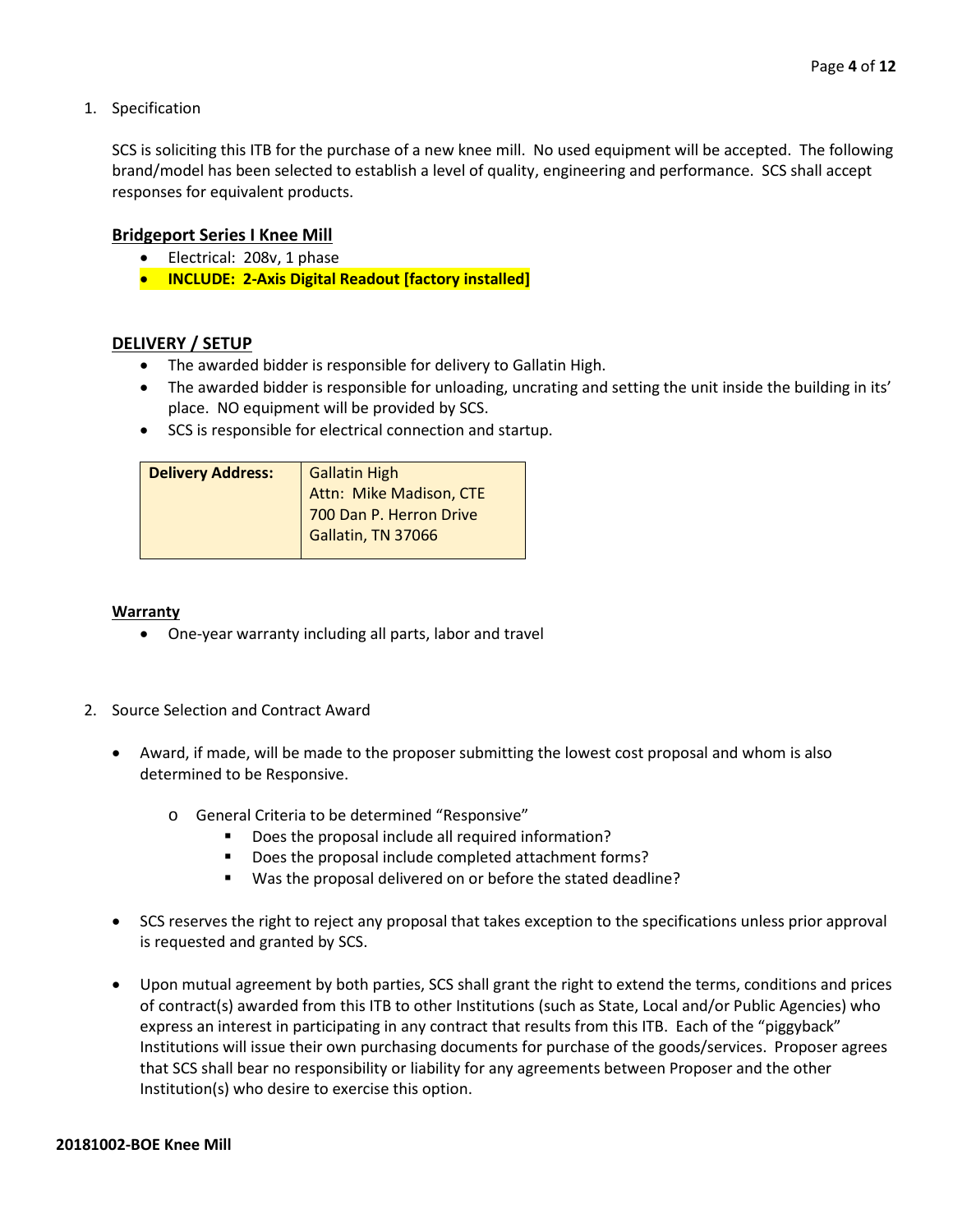3. Schedule of Events

| <b>RFP Issued</b>              | September 13, 2018                      |
|--------------------------------|-----------------------------------------|
| <b>Questions DEADLINE</b>      | September 26, 2018                      |
| <b>RFP Submission DEADLINE</b> | October 2, 2018 @ 10:00 a.m. Local Time |

#### 4. Delivery of Proposals

Sealed proposals will be accepted until **October 2, 2018 @ 10:00 a.m. Local Time**. Proposals received after that time will be deemed invalid. Vendors mailing proposal packages must allow sufficient time to ensure receipt of their package by the time specified. There will be no exceptions. Proposals will be opened and read aloud. The reading of the bids will begin at **10:00 a.m. Local Time**.

Due to the nature of deliveries to the SCS Support Services Facility by carriers such as UPS, FedEx and such like; the proposal package will be accepted if the date and time on the delivery confirmation are indicated to be on or before the Proposal Deadline.

| Delivery Address: | Sumner County Board of Education |
|-------------------|----------------------------------|
|                   | Attn: Purchasing Supervisor      |
|                   | 1500 Airport Road                |
|                   | Gallatin, TN 37066               |
|                   |                                  |

The package containing the proposal must be sealed and clearly marked on the outside of the package: **"20181002-BOE Knee Mill" DO NOT OPEN**

#### 5. Protests

In the event that any interested party finds any part of the listed specifications, terms or conditions to be discrepant, incomplete or otherwise questionable in any respect; it shall be the responsibility of the concerned party to notify the SCS Purchasing Office of such matters immediately upon receipt of the ITB. All notifications must be sent to the Purchasing Supervisor via email at [purchasing@sumnerschools.org.](mailto:purchasing@sumnerschools.org)

Any actual or prospective Proposer who is aggrieved in connection with the ITB or award of a contract may protest to the Purchasing Supervisor and/or the Sumner County Board of Education at its regularly scheduled meeting.

- 6. New Vendors
	- To comply with Internal Revenue Service requirements, all vendors who perform any type of service are required to have a current IRS Form W-9 on file with the SCS Finance Department. It is a mandatory requirement to complete the IRS Form W-9 (Attachment 1) included in this RFP.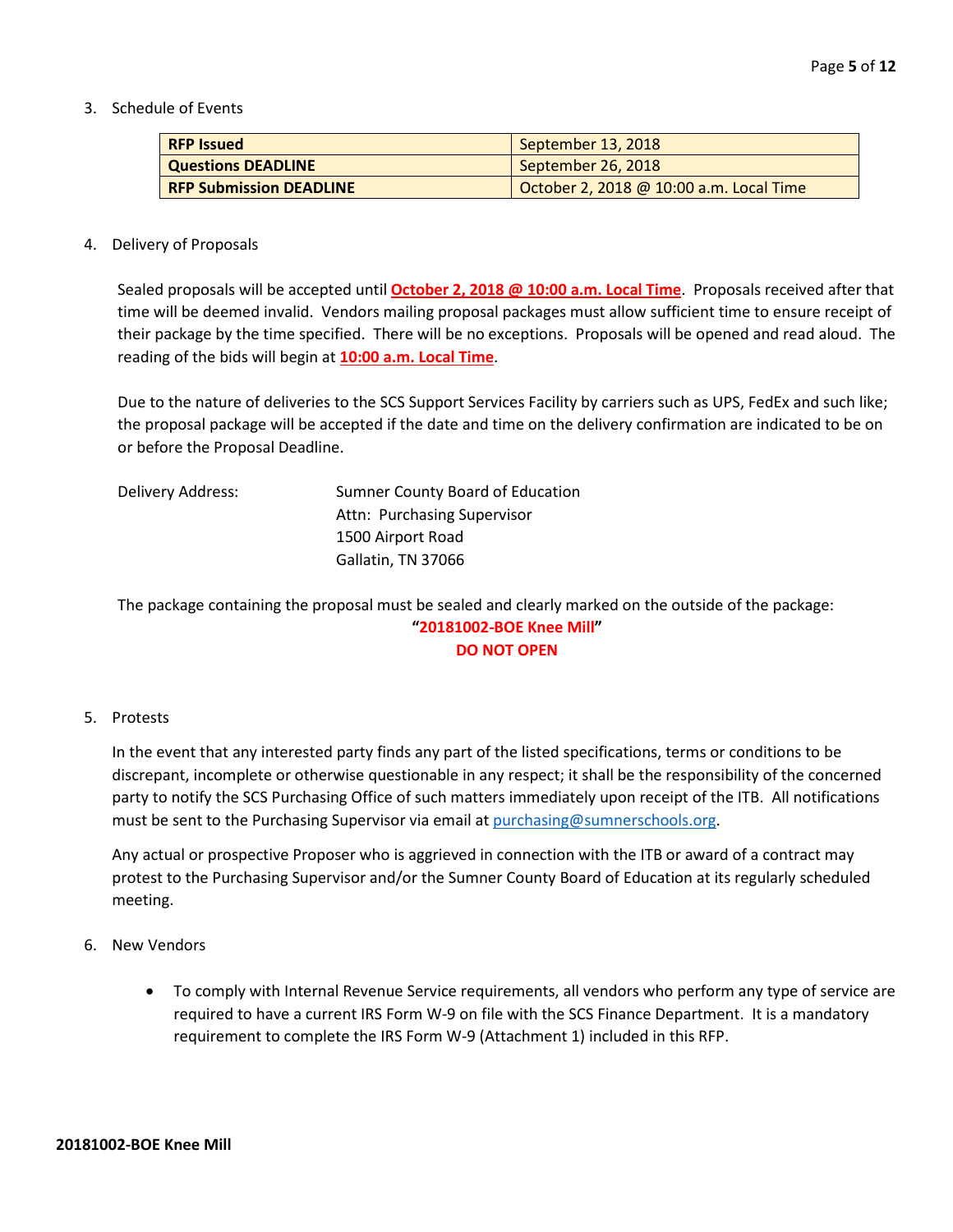- To comply with the Tennessee Lawful Employment Act (50-1-702 and 50-1-703), non-employees (individuals paid directly by the employer in exchange for the individual's labor or services) must have on file one (1) of the following documents:
	- o A valid Tennessee driver's license or photo identification;
	- o A valid driver's license or photo identification from another state where the license requirements are at least as strict as those in Tennessee;
	- o A birth certificate issued by a U.S. state, jurisdiction or territory;
	- o A U.S. government issued certified birth certificate;
	- o A valid, unexpired U.S. passport;
	- o A U.S. certificate of birth abroad (DS-1350 or FS-545)
	- o A report of birth abroad of a U.S. citizen (FS-240);
	- o A certificate of citizenship (N560 or N561);
	- o A certificate of naturalization (N550, N570 or N578);
	- o A U.S citizen identification card (I-197 or I-179); or
	- o Valid alien registration documentation or other proof of current immigration registration recognized by the United States Department of Homeland Security that contains the individual's complete legal name and current alien admission number or alien file number (or numbers if the individual has more than one number).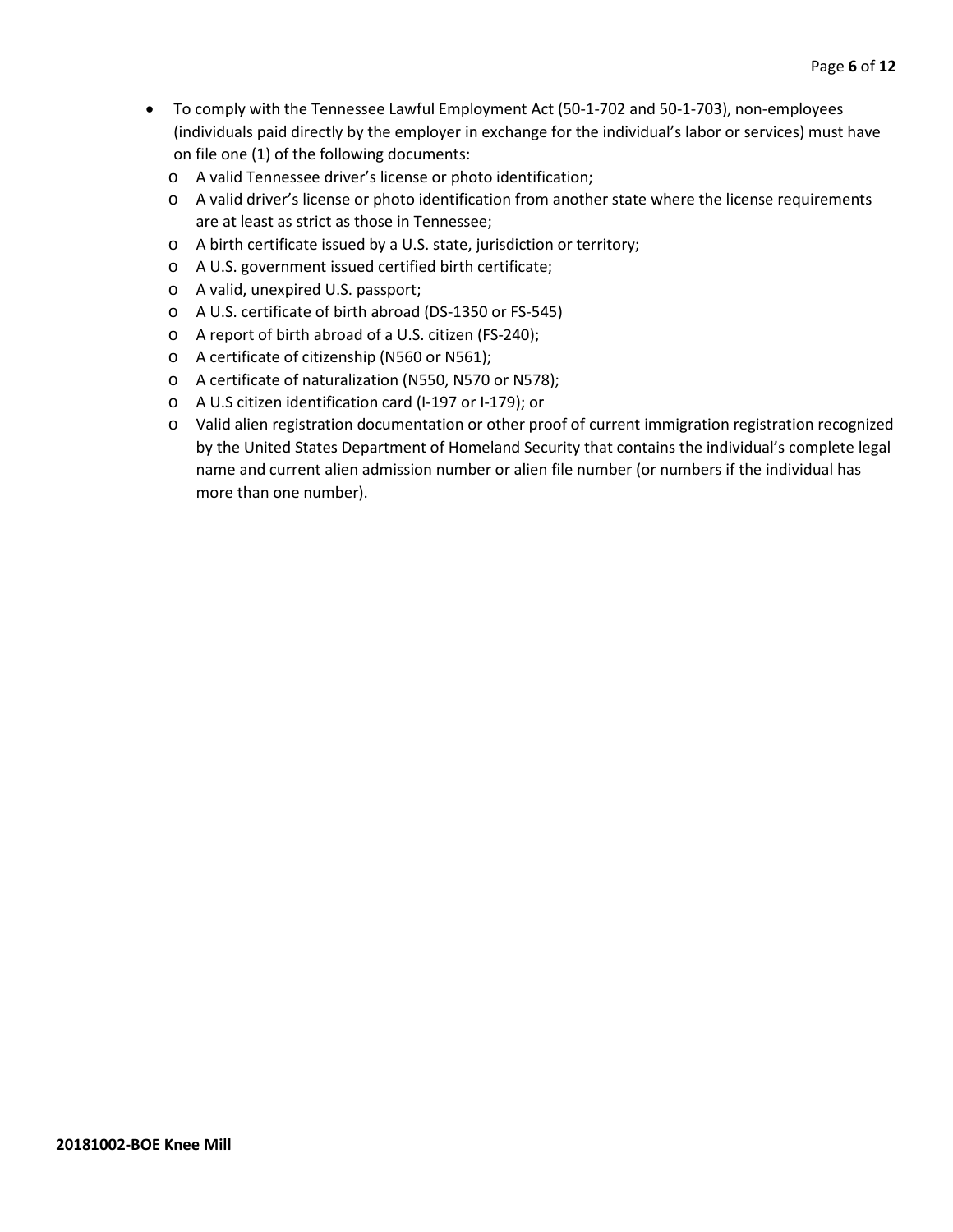#### **7.A Bid Form**



Attn: Purchasing Supervisor 1500 Airport Road Gallatin, TN 37066

Date

| <b>KNEE MILL</b> |  |
|------------------|--|
| Brand:           |  |
| Model No:        |  |

By checking this box, Proposer agrees that SCS reserves the right to extend the terms, conditions and prices of this contract to other Institutions (such as State, Local and/or Public Agencies) who express an interest in participating in any contract that results from this ITB. Each of the piggyback Institutions will issue their own purchasing documents for the goods/service. Proposer agrees that SCS shall bear no responsibility or liability for any agreements between Proposer and the other Institution(s) who desire to exercise this option.

| <b>AUTHORIZED SIGNATURE:</b> |  |
|------------------------------|--|
| <b>PRINTED NAME:</b>         |  |
| TITLE:                       |  |
| <b>COMPANY NAME:</b>         |  |
| <b>PHONE:</b>                |  |
| <b>EMAIL</b>                 |  |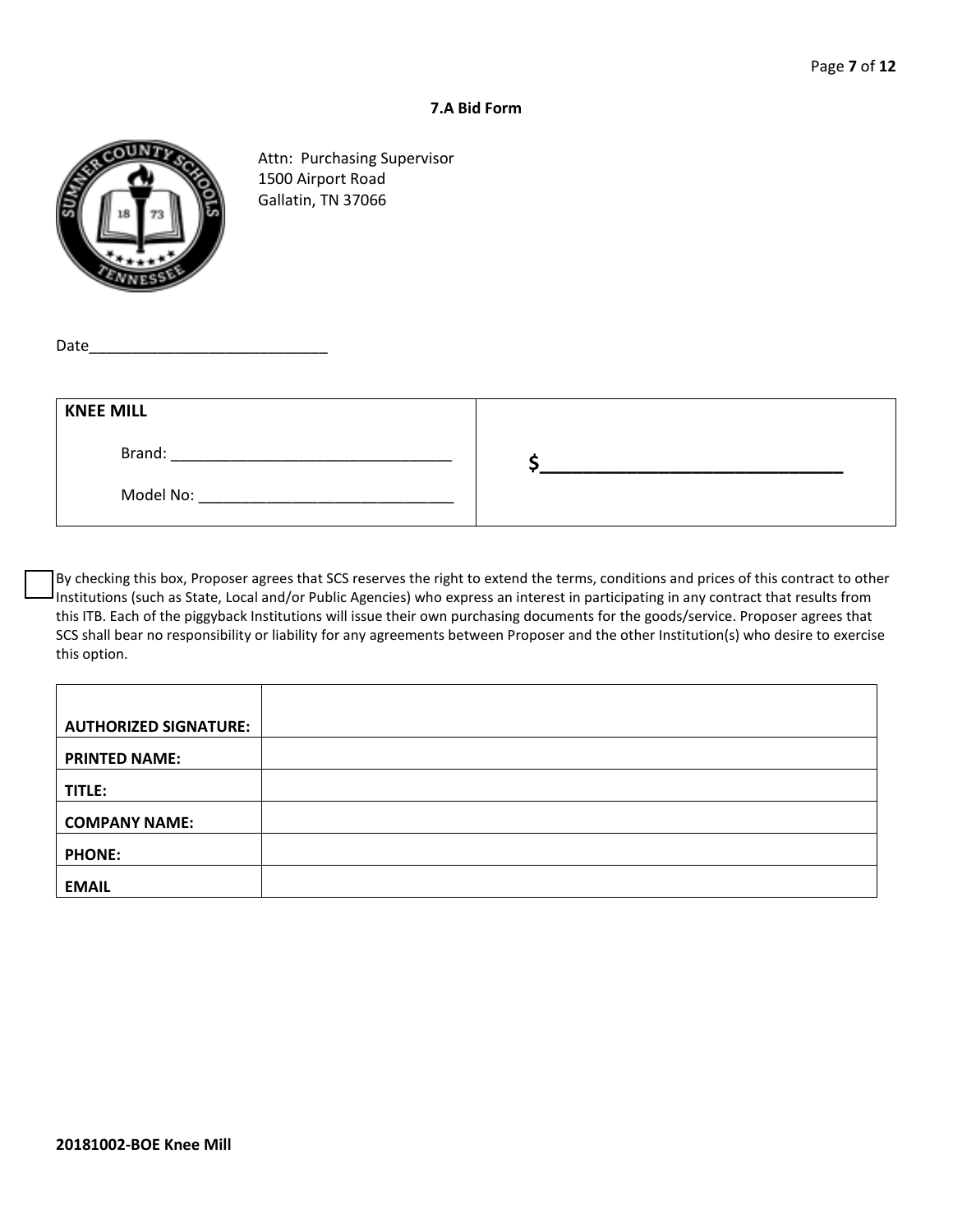#### 7.B IRS Form W9

| Form                                                                                                                                                                                                                                                                                                                                                                                                                                                                                                                                                                                                                                                                                                                                                                  | <b>Request for Taxpayer</b><br>(Rev. December 2014)<br><b>Identification Number and Certification</b><br>Department of the Treasury<br>Internal Revenue Service                                                                              |                                                                                                                                                                                                                  |                                                                                                                                                      |                                                               |                                       |  |                                                   | Give Form to the<br>requester. Do not<br>send to the IRS. |  |  |  |  |
|-----------------------------------------------------------------------------------------------------------------------------------------------------------------------------------------------------------------------------------------------------------------------------------------------------------------------------------------------------------------------------------------------------------------------------------------------------------------------------------------------------------------------------------------------------------------------------------------------------------------------------------------------------------------------------------------------------------------------------------------------------------------------|----------------------------------------------------------------------------------------------------------------------------------------------------------------------------------------------------------------------------------------------|------------------------------------------------------------------------------------------------------------------------------------------------------------------------------------------------------------------|------------------------------------------------------------------------------------------------------------------------------------------------------|---------------------------------------------------------------|---------------------------------------|--|---------------------------------------------------|-----------------------------------------------------------|--|--|--|--|
|                                                                                                                                                                                                                                                                                                                                                                                                                                                                                                                                                                                                                                                                                                                                                                       |                                                                                                                                                                                                                                              | 1 Name (as shown on your income tax return). Name is required on this line; do not leave this line blank.                                                                                                        |                                                                                                                                                      |                                                               |                                       |  |                                                   |                                                           |  |  |  |  |
| 2 Business name/disregarded entity name, if different from above<br>οi                                                                                                                                                                                                                                                                                                                                                                                                                                                                                                                                                                                                                                                                                                |                                                                                                                                                                                                                                              |                                                                                                                                                                                                                  |                                                                                                                                                      |                                                               |                                       |  |                                                   |                                                           |  |  |  |  |
| Specific Instructions on page<br>4 Exemptions (codes apply only to<br>3 Check appropriate box for federal tax classification; check only one of the following seven boxes:<br>certain entities, not individuals; see<br>C Corporation<br>S Corporation Partnership<br>Trust/estate<br>Individual/sole proprietor or<br>instructions on page 3):<br>single-member LLC<br>Print or type<br>Exempt payee code (if any)<br>  Limited liability company. Enter the tax classification (C=C corporation, S=S corporation, P=partnership) ▶<br>Exemption from FATCA reporting<br>Note. For a single-member LLC that is disregarded, do not check LLC; check the appropriate box in the line above for<br>the tax classification of the single-member owner.<br>code (if any) |                                                                                                                                                                                                                                              |                                                                                                                                                                                                                  |                                                                                                                                                      |                                                               |                                       |  |                                                   |                                                           |  |  |  |  |
|                                                                                                                                                                                                                                                                                                                                                                                                                                                                                                                                                                                                                                                                                                                                                                       | Other (see instructions)                                                                                                                                                                                                                     |                                                                                                                                                                                                                  |                                                                                                                                                      |                                                               |                                       |  | (Applies to accounts maintained outside the U.S.) |                                                           |  |  |  |  |
|                                                                                                                                                                                                                                                                                                                                                                                                                                                                                                                                                                                                                                                                                                                                                                       |                                                                                                                                                                                                                                              | 5 Address (number, street, and apt. or suite no.)                                                                                                                                                                |                                                                                                                                                      | Requester's name and address (optional)                       |                                       |  |                                                   |                                                           |  |  |  |  |
| See                                                                                                                                                                                                                                                                                                                                                                                                                                                                                                                                                                                                                                                                                                                                                                   | 6 City, state, and ZIP code                                                                                                                                                                                                                  |                                                                                                                                                                                                                  |                                                                                                                                                      |                                                               |                                       |  |                                                   |                                                           |  |  |  |  |
|                                                                                                                                                                                                                                                                                                                                                                                                                                                                                                                                                                                                                                                                                                                                                                       |                                                                                                                                                                                                                                              | 7 List account number(s) here (optional)                                                                                                                                                                         |                                                                                                                                                      |                                                               |                                       |  |                                                   |                                                           |  |  |  |  |
|                                                                                                                                                                                                                                                                                                                                                                                                                                                                                                                                                                                                                                                                                                                                                                       |                                                                                                                                                                                                                                              |                                                                                                                                                                                                                  |                                                                                                                                                      |                                                               |                                       |  |                                                   |                                                           |  |  |  |  |
| Part I                                                                                                                                                                                                                                                                                                                                                                                                                                                                                                                                                                                                                                                                                                                                                                |                                                                                                                                                                                                                                              | <b>Taxpayer Identification Number (TIN)</b>                                                                                                                                                                      |                                                                                                                                                      |                                                               | Social security number                |  |                                                   |                                                           |  |  |  |  |
|                                                                                                                                                                                                                                                                                                                                                                                                                                                                                                                                                                                                                                                                                                                                                                       |                                                                                                                                                                                                                                              | Enter your TIN in the appropriate box. The TIN provided must match the name given on line 1 to avoid<br>backup withholding. For individuals, this is generally your social security number (SSN). However, for a |                                                                                                                                                      |                                                               |                                       |  |                                                   |                                                           |  |  |  |  |
|                                                                                                                                                                                                                                                                                                                                                                                                                                                                                                                                                                                                                                                                                                                                                                       |                                                                                                                                                                                                                                              | resident alien, sole proprietor, or disregarded entity, see the Part I instructions on page 3. For other                                                                                                         |                                                                                                                                                      |                                                               |                                       |  |                                                   |                                                           |  |  |  |  |
|                                                                                                                                                                                                                                                                                                                                                                                                                                                                                                                                                                                                                                                                                                                                                                       | TIN on page 3.                                                                                                                                                                                                                               | entities, it is your employer identification number (EIN). If you do not have a number, see How to get a                                                                                                         |                                                                                                                                                      | or                                                            |                                       |  |                                                   |                                                           |  |  |  |  |
|                                                                                                                                                                                                                                                                                                                                                                                                                                                                                                                                                                                                                                                                                                                                                                       |                                                                                                                                                                                                                                              | Note. If the account is in more than one name, see the instructions for line 1 and the chart on page 4 for                                                                                                       |                                                                                                                                                      |                                                               | <b>Employer identification number</b> |  |                                                   |                                                           |  |  |  |  |
|                                                                                                                                                                                                                                                                                                                                                                                                                                                                                                                                                                                                                                                                                                                                                                       | guidelines on whose number to enter.                                                                                                                                                                                                         |                                                                                                                                                                                                                  |                                                                                                                                                      |                                                               |                                       |  |                                                   |                                                           |  |  |  |  |
|                                                                                                                                                                                                                                                                                                                                                                                                                                                                                                                                                                                                                                                                                                                                                                       |                                                                                                                                                                                                                                              |                                                                                                                                                                                                                  |                                                                                                                                                      |                                                               |                                       |  |                                                   |                                                           |  |  |  |  |
| Part II<br>Certification<br>Under penalties of perjury, I certify that:                                                                                                                                                                                                                                                                                                                                                                                                                                                                                                                                                                                                                                                                                               |                                                                                                                                                                                                                                              |                                                                                                                                                                                                                  |                                                                                                                                                      |                                                               |                                       |  |                                                   |                                                           |  |  |  |  |
|                                                                                                                                                                                                                                                                                                                                                                                                                                                                                                                                                                                                                                                                                                                                                                       |                                                                                                                                                                                                                                              | 1. The number shown on this form is my correct taxpayer identification number (or I am waiting for a number to be issued to me); and                                                                             |                                                                                                                                                      |                                                               |                                       |  |                                                   |                                                           |  |  |  |  |
|                                                                                                                                                                                                                                                                                                                                                                                                                                                                                                                                                                                                                                                                                                                                                                       |                                                                                                                                                                                                                                              |                                                                                                                                                                                                                  |                                                                                                                                                      |                                                               |                                       |  |                                                   |                                                           |  |  |  |  |
| 2. I am not subject to backup withholding because: (a) I am exempt from backup withholding, or (b) I have not been notified by the Internal Revenue<br>Service (IRS) that I am subject to backup withholding as a result of a failure to report all interest or dividends, or (c) the IRS has notified me that I am<br>no longer subject to backup withholding; and                                                                                                                                                                                                                                                                                                                                                                                                   |                                                                                                                                                                                                                                              |                                                                                                                                                                                                                  |                                                                                                                                                      |                                                               |                                       |  |                                                   |                                                           |  |  |  |  |
| 3. I am a U.S. citizen or other U.S. person (defined below); and                                                                                                                                                                                                                                                                                                                                                                                                                                                                                                                                                                                                                                                                                                      |                                                                                                                                                                                                                                              |                                                                                                                                                                                                                  |                                                                                                                                                      |                                                               |                                       |  |                                                   |                                                           |  |  |  |  |
|                                                                                                                                                                                                                                                                                                                                                                                                                                                                                                                                                                                                                                                                                                                                                                       |                                                                                                                                                                                                                                              | 4. The FATCA code(s) entered on this form (if any) indicating that I am exempt from FATCA reporting is correct.                                                                                                  |                                                                                                                                                      |                                                               |                                       |  |                                                   |                                                           |  |  |  |  |
| Certification instructions. You must cross out item 2 above if you have been notified by the IRS that you are currently subject to backup withholding<br>because you have failed to report all interest and dividends on your tax return. For real estate transactions, item 2 does not apply. For mortgage<br>interest paid, acquisition or abandonment of secured property, cancellation of debt, contributions to an individual retirement arrangement (IRA), and<br>generally, payments other than interest and dividends, you are not required to sign the certification, but you must provide your correct TIN. See the<br>instructions on page 3.                                                                                                              |                                                                                                                                                                                                                                              |                                                                                                                                                                                                                  |                                                                                                                                                      |                                                               |                                       |  |                                                   |                                                           |  |  |  |  |
| Sign<br>Here                                                                                                                                                                                                                                                                                                                                                                                                                                                                                                                                                                                                                                                                                                                                                          | Signature of<br>U.S. person $\blacktriangleright$                                                                                                                                                                                            |                                                                                                                                                                                                                  | Date P                                                                                                                                               |                                                               |                                       |  |                                                   |                                                           |  |  |  |  |
|                                                                                                                                                                                                                                                                                                                                                                                                                                                                                                                                                                                                                                                                                                                                                                       | <b>General Instructions</b>                                                                                                                                                                                                                  |                                                                                                                                                                                                                  | · Form 1098 (home mortgage interest), 1098-E (student loan interest), 1098-T<br>(tuition)                                                            |                                                               |                                       |  |                                                   |                                                           |  |  |  |  |
| Section references are to the Internal Revenue Code unless otherwise noted.<br>· Form 1099-C (canceled debt)                                                                                                                                                                                                                                                                                                                                                                                                                                                                                                                                                                                                                                                          |                                                                                                                                                                                                                                              |                                                                                                                                                                                                                  |                                                                                                                                                      |                                                               |                                       |  |                                                   |                                                           |  |  |  |  |
| Future developments. Information about developments affecting Form W-9 (such<br>· Form 1099-A (acquisition or abandonment of secured property)<br>as legislation enacted after we release it) is at www.irs.gov/fw9.                                                                                                                                                                                                                                                                                                                                                                                                                                                                                                                                                  |                                                                                                                                                                                                                                              |                                                                                                                                                                                                                  |                                                                                                                                                      |                                                               |                                       |  |                                                   |                                                           |  |  |  |  |
| Use Form W-9 only if you are a U.S. person (including a resident alien), to<br>provide your correct TIN.<br><b>Purpose of Form</b>                                                                                                                                                                                                                                                                                                                                                                                                                                                                                                                                                                                                                                    |                                                                                                                                                                                                                                              |                                                                                                                                                                                                                  |                                                                                                                                                      |                                                               |                                       |  |                                                   |                                                           |  |  |  |  |
|                                                                                                                                                                                                                                                                                                                                                                                                                                                                                                                                                                                                                                                                                                                                                                       |                                                                                                                                                                                                                                              | An individual or entity (Form W-9 requester) who is required to file an information<br>return with the IRS must obtain your correct taxpayer identification number (TIN)                                         | If you do not return Form W-9 to the requester with a TIN, you might be subject<br>to backup withholding. See What is backup withholding? on page 2. |                                                               |                                       |  |                                                   |                                                           |  |  |  |  |
|                                                                                                                                                                                                                                                                                                                                                                                                                                                                                                                                                                                                                                                                                                                                                                       |                                                                                                                                                                                                                                              | which may be your social security number (SSN), individual taxpayer identification<br>number (ITIN), adoption taxpayer identification number (ATIN), or employer                                                 | By signing the filled-out form, you:                                                                                                                 |                                                               |                                       |  |                                                   |                                                           |  |  |  |  |
|                                                                                                                                                                                                                                                                                                                                                                                                                                                                                                                                                                                                                                                                                                                                                                       |                                                                                                                                                                                                                                              | identification number (EIN), to report on an information return the amount paid to                                                                                                                               | 1. Certify that the TIN you are giving is correct (or you are waiting for a number<br>to be issued).                                                 |                                                               |                                       |  |                                                   |                                                           |  |  |  |  |
| you, or other amount reportable on an information return. Examples of information<br>returns include, but are not limited to, the following:                                                                                                                                                                                                                                                                                                                                                                                                                                                                                                                                                                                                                          |                                                                                                                                                                                                                                              |                                                                                                                                                                                                                  |                                                                                                                                                      | 2. Certify that you are not subject to backup withholding, or |                                       |  |                                                   |                                                           |  |  |  |  |
|                                                                                                                                                                                                                                                                                                                                                                                                                                                                                                                                                                                                                                                                                                                                                                       | · Form 1099-INT (interest earned or paid)                                                                                                                                                                                                    |                                                                                                                                                                                                                  | 3. Claim exemption from backup withholding if you are a U.S. exempt payee. If                                                                        |                                                               |                                       |  |                                                   |                                                           |  |  |  |  |
|                                                                                                                                                                                                                                                                                                                                                                                                                                                                                                                                                                                                                                                                                                                                                                       | applicable, you are also certifying that as a U.S. person, your allocable share of<br>. Form 1099-DIV (dividends, including those from stocks or mutual funds)<br>any partnership income from a U.S. trade or business is not subject to the |                                                                                                                                                                                                                  |                                                                                                                                                      |                                                               |                                       |  |                                                   |                                                           |  |  |  |  |

· Form 1099-MISC (various types of income, prizes, awards, or gross proceeds)

- . Form 1099-B (stock or mutual fund sales and certain other transactions by brokers)
- · Form 1099-S (proceeds from real estate transactions)

. Form 1099-K (merchant card and third party network transactions)

any partnership income from a U.S. trade or business is not subject to the withholding tax on foreign partners' share of effectively connected income, and the Centric Acceles exercise of effectively connected income, and e

Cat. No. 10231X

Form W-9 (Rev. 12-2014)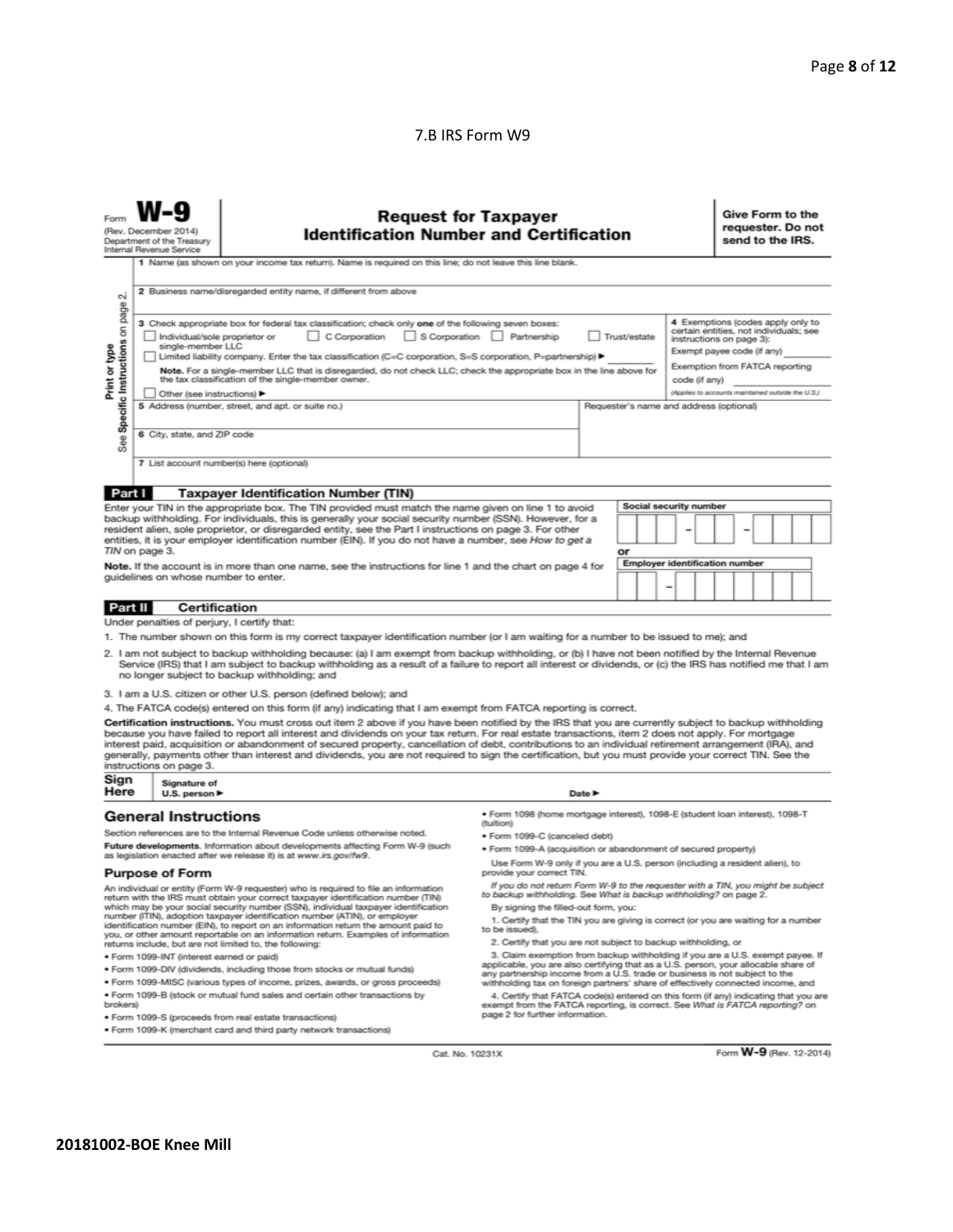#### **ATTACHMENT 7.C – Attestation Re Personnel**

## **ATTESTATION RE PERSONNEL USED IN CONTRACT PERFORMANCE**

| CONTRACTOR LEGAL ENTITY NAME:                                          |  |
|------------------------------------------------------------------------|--|
| FEDERAL EMPLOYER IDENTIFICATION NUMBER:<br>(or Social Security Number) |  |

**The Contractor, identified above, does hereby attest, certify, warrant and assure that the Contractor shall not knowingly utilize the services of an illegal immigrant in the performance of this Contract and shall not knowingly utilize the services of any subcontractor who will utilize the services of an illegal immigrant in the performance of this Contract, T.C.A. § 12-3-309.**

SIGNATURE & DATE:

*NOTICE: This attestation MUST be signed by an individual empowered to contractually bind the Contractor.*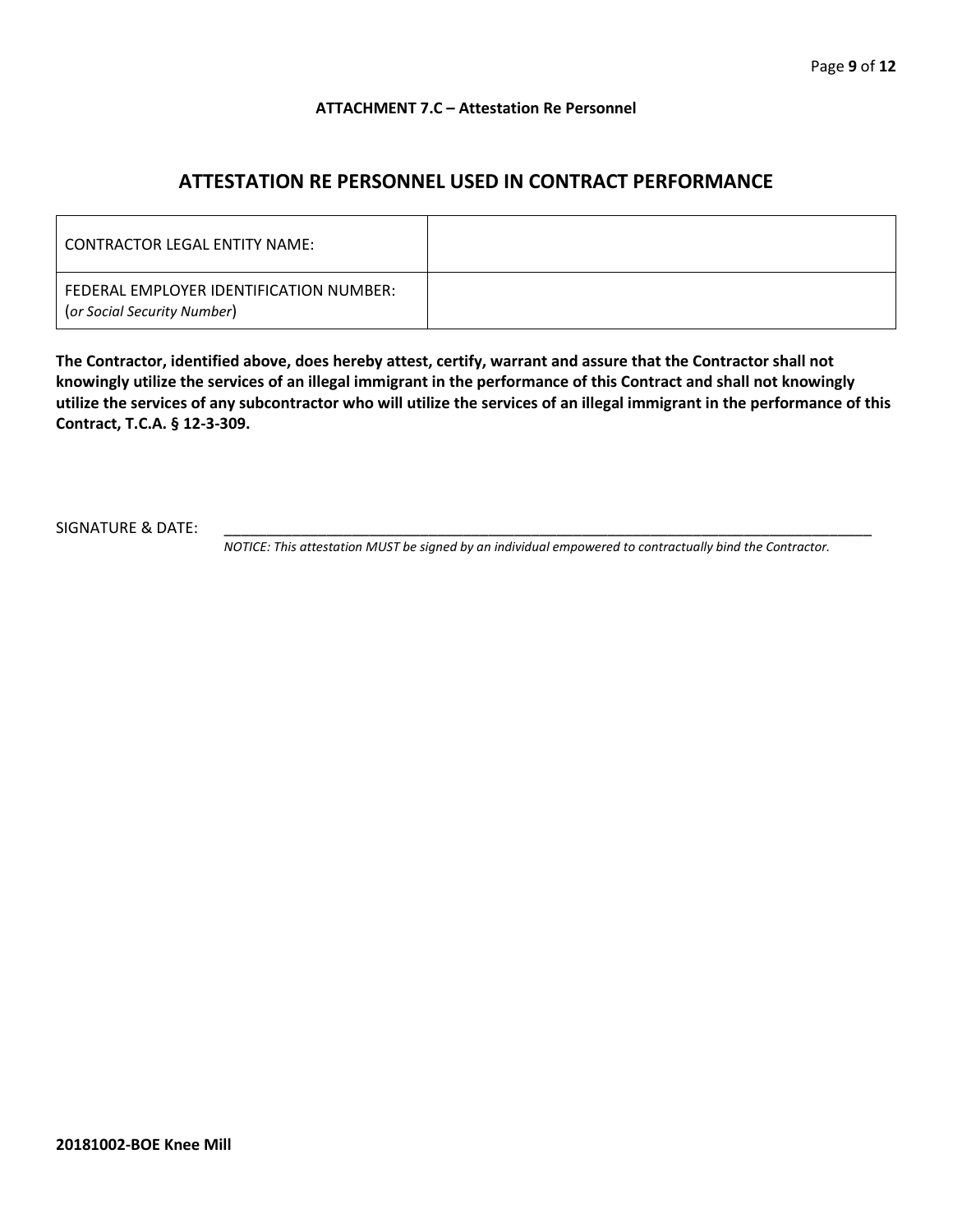#### **ATTACHMENT 7.D – Standard Terms & Conditions SUMNER COUNTY BOARD OF EDUCATION (SCS)**

#### **1. PREPARATION AND SUBMISSION OF BID.**

- **a.** Failure to examine any drawings**,** specifications, or instructions will be at the proposer's risk. Any deviation from the stated terms, conditions and specifications must be coordinated with and approved in writing by the SCS Purchasing Supervisor.
- **b.** ITB SUBMITTAL / SIGNATURE: Proposal shall give the full name and business address of the bidder. If the proposer is a corporation, the name shall be stated as it is in the corporate charter. Proposals must be signed in ink by the proposer's authorized agent. Unsigned proposals will be rejected. Proposals are to be sealed and the outside of the envelope is to reference the ITB number. The person signing the proposal must show their title, and if requested by SCS, must furnish satisfactory proof of his or her authority to bind his or her company in contract. Proposer understands that by submitting a proposal with an authorized signature, it shall constitute an offer to SCS. Proposals must be typewritten or in ink; otherwise they may not be considered. Purchase orders will be issued to the firm name appearing on the W9. Facsimile responses will not be considered.
- **c.** SCS is not responsible for any costs incurred by any vendor pursuant to the ITB. The vendor shall be responsible for all costs incurred in connection with the preparation and submission of its proposal.
- **d.** All proposers must be in compliance with T.C.A. § 62-6-119 at the time of proposal submission and provide evidence of compliance with the applicable provisions of the chapter before such proposal may be considered.
- **e.** Proposals are to be received in the location designated in the ITB no later than the specified date and time. Late submissions will NOT be opened or considered.
- **f.** No erasures permitted. Errors may be crossed out and corrections printed in ink or typewritten adjacent to error and must be initialed in ink by person signing the proposal.
- **g.** Specifications: Reference to available specifications shall be sufficient to make the terms of the specifications binding on the proposer. The use of the name of a manufacturer, or any special brand or make in describing an item does not restrict the proposer to that manufacturer or specific article, unless specifically stated. Comparable products of other manufacturers will be considered if proof of compatibility is contained in the proposal. Proposers are required to notify SCSs Purchasing Supervisor whenever specifications/procedures are not perceived to be fair and open. The articles on which the proposals are submitted must be equal or superior to that specified. Informative and Descriptive Literature: The proposer must show brand or trade names of the articles proposed, when applicable. It shall be the responsibility of the vendor, including vendors whose product is referenced, to furnish with the proposal such specifications, catalog pages, brochures or other data as will provide an adequate basis for determining the quality and functional capabilities of the product offered. Failure to provide this data may be considered valid justification for rejection of proposal.
- **h.** Samples: Samples of items when called for, must be furnished free of expense, and if not destroyed will, upon vendor's request within ten (10) days of proposal opening, be returned at the proposer's expense. Each sample must be labeled with the proposer's name, manufacturer's brand name and number, ITB number and item reference.
- **i.** Time of Performance: The number of calendar days in which delivery is to be made after receipt of order shall be stated in the proposal and may be a factor in making an award, price notwithstanding. If no delivery time is stated in the proposal, proposer agrees that delivery is to be made within two weeks (10 business days) of order.
- **j.** Transportation and delivery charges should be included in the price and be fully prepaid by the vendor to the destination specified in the ITB. Proposal prices shall include delivery of all items F.O.B. destination.
- **k.** New materials and supplies must be delivered unless otherwise specifically stated in the ITB.
- **l.** Alternate/multiple proposals will not be considered unless specifically called for in the ITB.
- **m.** Only proposals submitted on ITB forms furnished by SCS will be considered.
- **n.** By signing the ITB where indicated, the proposer agrees to strictly abide by all local, state and federal statutes and regulations. The proposer further certifies that this proposal is made without collusion or fraud.
- **o.** Error in Proposal. In case of error in the extension of prices in the proposal, the unit price will govern. Late submissions will NOT be opened or considered. Proposers are cautioned to verify their proposals before submission, as amendments received after the ITB deadline will not be considered. No proposal shall be altered, amended or withdrawn after opening. After proposal opening, a proposer may withdraw a proposal only when there is obvious clerical error such as a misplaced decimal point, or when enforcement of the proposal would impose unconscionable hardship due to an error in the proposal resulting in a quotation substantially below the other proposals received. Proposal withdrawals will be considered only upon written request of the proposer.

#### **20181002-BOE Knee Mill**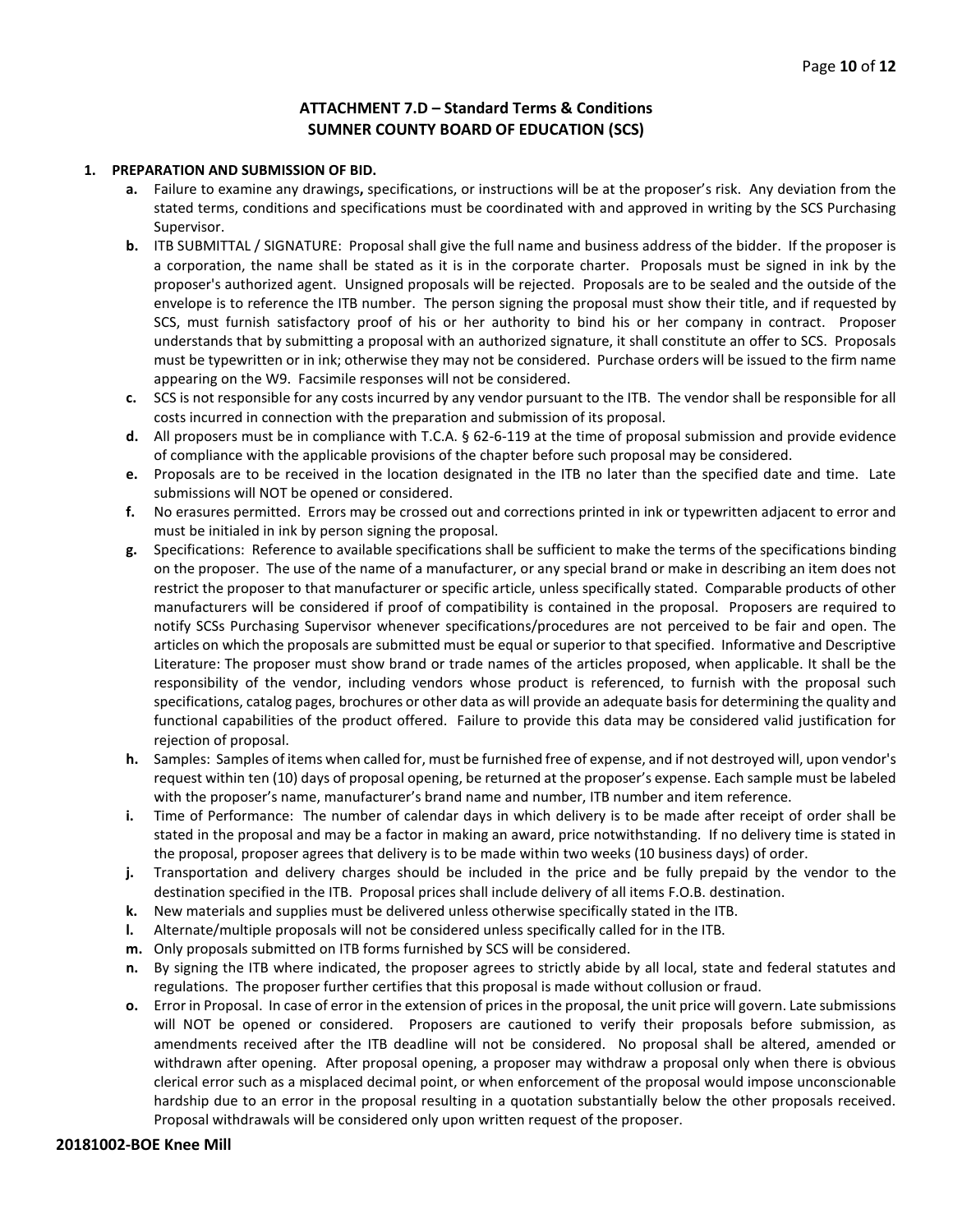- **2. OPEN RECORDS.** In order to comply with the provisions of the Tennessee Open Records Act, all proposals will be publicly opened and are subject to public inspection after the award upon written request. Proposers may be present at ITB opening. Summary information will be posted the SCS website, www.sumnerschools.org under the Invitation to Bid link.
- **3. ACCEPTANCE AND AWARD.** SCS reserves the right to reject any and all proposals and to waive any informality in proposals and, unless otherwise specified by the proposers to accept any item in the proposal. Action to reject all proposals shall be taken for unreasonably high prices, errors in the bid documents, cessation of need, unavailability of funds, or any other reason approved by SCS.
	- **a.** Contracts and purchases will be made with the lowest, responsive, responsible, qualified proposer. The quality of the articles to be supplied, their conformity with the specifications, their suitability to the requirements of the Institution, cash discount offered, and the delivery terms will be taken into consideration.
	- **b.** Any deviation from these stated terms, specifications and conditions must be coordinated with and approved in writing by the Purchasing Supervisor.
	- **c.** Prices quoted on the response (if any) are to be considered firm and binding until the said equipment, supplies or services are in the possession of SCS.
	- **d.** SCS reserves the right to order more or less than the quantity listed in the proposal.
	- **e.** If a proposal fails to state a time within which a proposal must be accepted, it is understood and agreed that SCS shall have ninety (90) days to accept.
	- **f.** No purchase or contract is authorized or valid until the issuance of a SCS purchase order in accordance with SCS policy. No SCS employee is authorized to purchase equipment, supplies or services prior to the issuance of such a purchase order.
	- **g.** The contract may not be assigned without written SCS consent.
	- **h.** If the appropriate space is marked on the ITB, other Institutions (such as State, Local and/or Public Agencies) may purchase off the contract during the same period as SCS.
	- **i.** The awarded proposer will be required to post a performance and payment bond in the amount of 25% of the contract price if it exceeds \$100,000 as stated by T.C.A. §12-4-201.
	- **j.** If the project cost is in excess of \$25,000 a performance bond must be secured by the requesting part in an amount equal to the market improvement value.
- **4. PAYMENT**. Payment terms must be specified in the proposal, including any discounts for early payment. Partial payments will not be approved unless justification for such payment can be shown. Terms will be NET 30 days. Payment will not be made until the conditions and specifications of the ITB are inspected and approved as conforming by persons appointed by SCS.
- **5. DEFAULT OF SELECTED VENDOR.** In case of vendor default, SCS may procure the articles or services from other sources and hold the defaulting vendor responsible for any resulting cost. If the awarded vendor violates any terms of their proposal, the contract, SCS policy or any law, they may be disqualified from submitting proposals for a period of two years for minor violations or longer for major violations. Proposals from disqualified bidders will not be accepted during the period of disqualification.
- **6. INSPECTION OF PURCHASES.** Articles received which are not equivalent will not be accepted and will be picked up by the vendor or returned to vendor, shipping charges collect. SCS shall have a reasonable period in which to inspect and accept or reject materials without liability. If necessity requires SCS to use nonconforming materials, an appropriate reduction in payment may be made.
- **7. TAXES.** SCS is tax exempt; do not include taxes in quotation. Vendors making improvements or additions to or performing repair work on real property for SCS are liable for any applicable sales or use tax on tangible personal property used in connection with the contract or furnished to vendors by the state for use under the contract.
- **8. NONDISCRIMINATION.** SCS is an equal opportunity employer. SCS and bidder agree to comply with Titles VI and VII of the Civil Rights Act of 1964, Title IX of the Education Amendments of 1972, Section 504 of the Rehabilitation Act of 1973, Executive Order 11,246, the Americans with Disabilities Act of 1990 and the related regulations to each. Each party assures that it will not discriminate against any individual including, but not limited to employees or applicants for employment and/or students, because of race, religion, creed, color, sex, age, disability, veteran status or national origin. In the event that any claims should arise with regards to violations of any such local, state or federal law, statues, rule or regulations, the vendor will indemnify and hold SCS harmless for any damages, including court costs or attorney fees, which might be incurred.

#### **20181002-BOE Knee Mill**